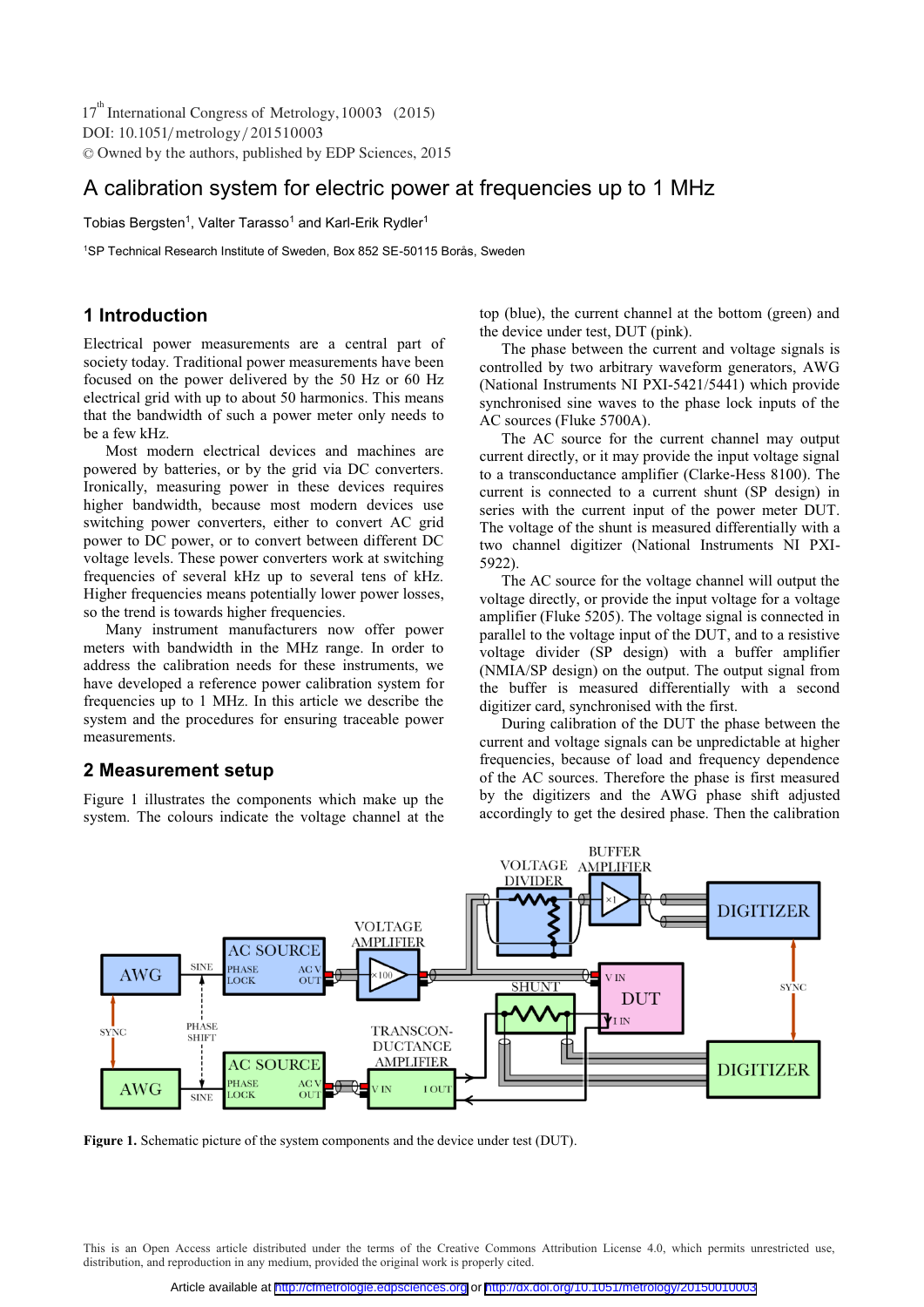

**Figure 2.** Typical result of AC-DC difference and phase response calibration of a voltage divider (ratio 150:1, 120 V nominal input voltage).

measurement takes place with the digitizers and the DUT measuring the power simultaneously.

#### **3 Calibration of the system components**

In order to provide traceable power measurements with this system, we calibrate the critical components of the system separately. The voltage dividers are calibrated for amplitude ratio and phase response, in combination with the buffer amplifier. The shunts are calibrated for complex impedance. The digitizers are calibrated for amplitude response, phase shift between the channels, and input impedance.

#### **3.1 Voltage dividers**

The calibration of the voltage dividers consist of three parts: DC ratio, AC-DC difference and phase response. We calibrate the combination of passive divider plus buffer amplifier in all cases and the input is defined as the end of a 1 m coaxial cable (RG58) connected to the divider input terminals. The DC ratio is a standard measurement which is performed using a high accuracy voltmeter.

The AC-DC difference and the phase response calibrations are performed in a stepping procedure using the digitizers. First the lowest ratio divider (5:1) is measured (ratio and phase) by comparing the input and output signals. Then we connect the next higher ratio divider in parallel with the first and measure the output ratios. We use the low frequency points below 100 Hz as the effective DC value and calculate the AC-DC difference. We can do this because we know from regular AC-DC difference measurements that the values below 100 Hz are below the noise level.

We get also the phase response in the same stepping procedure. However, we also need to make corrections for voltage level and power dependence for the higher ratio dividers. This is described in ref. [1]. A typical calibration result is shown in Fig. 2.

#### **3.2 Current shunts**

The procedure for calibrating current shunts is similar to the voltage divider procedure. The complex impedance ratios are measured by connecting two shunts in series and measuring the output signals using digitizers. We



**Figure 3.** Typical result of AC-DC difference and phase response calibration of a current shunt (resistance  $0.4 \Omega$ ,  $2 A$ nominal input current).

need to take into account the input impedance of the digitizer channels measuring between the shunts, because they will draw a small amount of current. Therefore we switch the two shunts and measure again, in order to cancel the leakage current effect.

In order to have a reference for the phase we use a set of three shunts which are geometrically identical, but with different resistance values. Using the procedure described in [2] we can determine the inductance and capacitance of the shunts, and we can calculate the phase of the shunt inductance. Figure 3 gives an example of the result.

#### **3.3 Digitizer calibration**



**Figure 4.** Typical result of AC frequency response calibration of a digitizer  $(\pm 5 \text{ V range})$ .



**Figure 5.** Typical result of AC voltage response calibration of a digitizer ( $\pm$ 5 V range).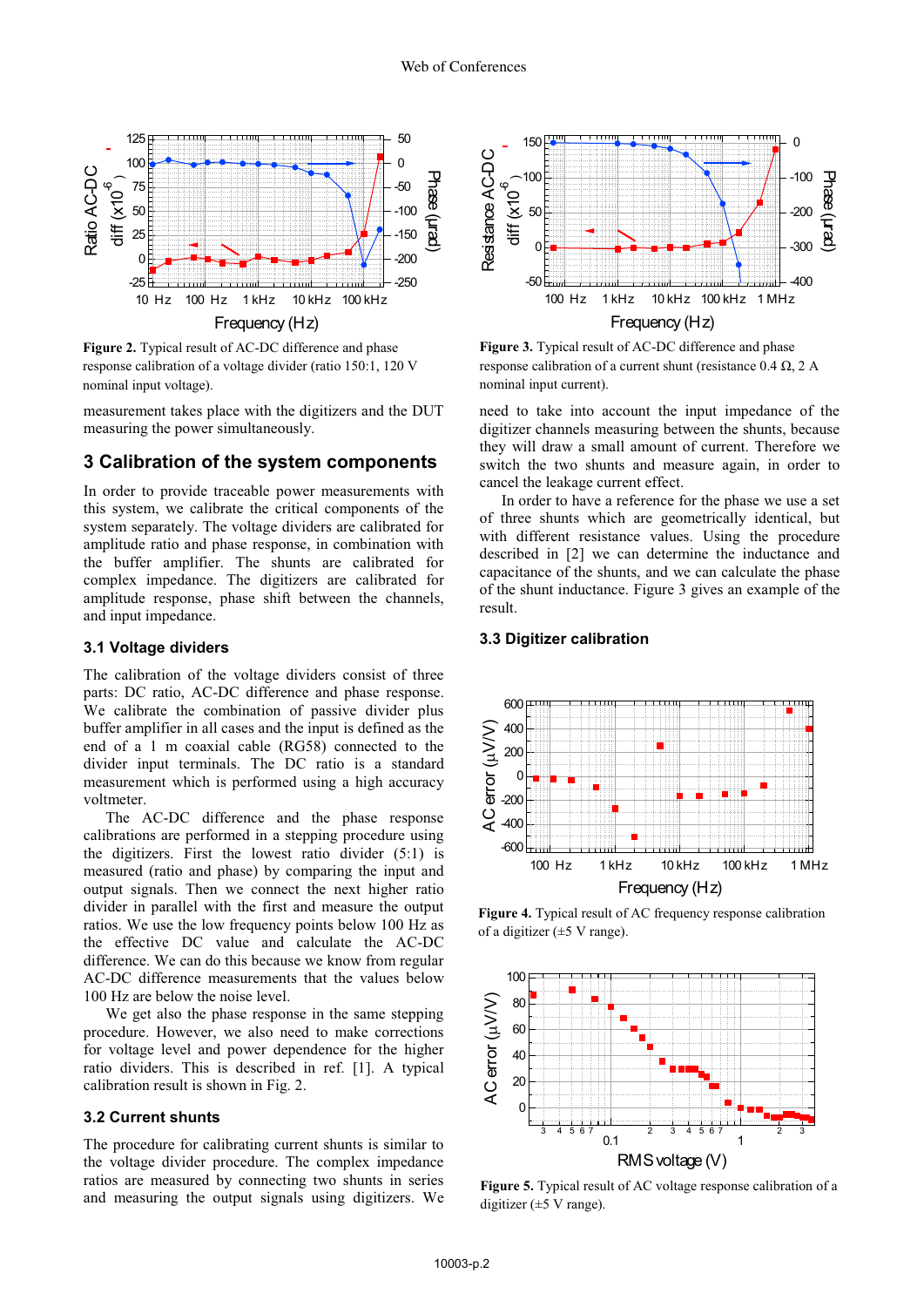

**Figure 6.** Typical result of input impedance calibration of a digitizer with 1 m coaxial cable (RG58) connected to the input terminal.

The digitizer channels need to be calibrated for amplitude response and for relative phase difference between the channels. Like the dividers, the digitizer input is defined as the end of a 1 m coaxial cable connected to the input terminal. This definition is particularly important at higher frequencies (above 100 kHz) to take into account standing waves caused by reflections at the high impedance digitizer input.

To calibrate amplitude response, we use a thermal transfer standard, TTS (Fluke 792A) and a high performance multimeter (Fluke 8508A) to measure the AC response of one digitizer channel via AC-DC difference. We measure both at constant voltage (1 V rms) and at constant frequency (1 kHz). We use a variable sampling rate set to five times the signal frequency, down to the lowest supported rate of 50 ksamples/s. The amplitude error varies quite considerably with frequency (see Fig. 4); at low frequencies because of the digital filter used in the digitizer, and at high frequencies because of standing wave effects in the cable. But the stability of this amplitude response is very good, less than 10-5 except at the highest frequencies above 200 kHz.

The voltage non-linearity is important as well. The signal levels measured varies with the current and voltage, and as Fig. 5 demonstrates, the error can vary by more than 100  $\mu$ V/V for different amplitudes. We normalize the voltage level calibration at 1 V rms, and use it as an additional correction. The level dependence is quite independent of frequency, so we only need to do this at one frequency.

The AC-DC calibration is only performed on one digitizer channel. In order to calibrate the other channels, we perform a relative measurement by connecting all four

**Table 1.** An example of the results of a calibration of a power analyzer (Yokogawa WT3000). The table shows the correction factors in % for power measurements at different frequencies and current ranges (voltage range is 100 V).

|                | Frequency (Hz) |          |          |          |                 |      |      |                  |     |  |  |
|----------------|----------------|----------|----------|----------|-----------------|------|------|------------------|-----|--|--|
| Range (A)      | 10             | 60       | 1k       | 10k      | 50 <sub>k</sub> | 100k | 200k | 500 <sub>k</sub> | 1M  |  |  |
| 0.5            |                | $-0.016$ | $-0.034$ |          |                 | 0.05 |      |                  | 9.3 |  |  |
|                |                | $-0.012$ | $-0.030$ |          |                 | 0.03 |      |                  |     |  |  |
| $\overline{2}$ |                | $-0.010$ | $-0.029$ |          |                 |      |      |                  | 9.4 |  |  |
| 5              | $-0.011$       | $-0.009$ | $-0.021$ | $-0.040$ | $-0.02$         | 0.07 | 0.49 | 2.7              | 7.2 |  |  |
| 10             | $-0.005$       | $-0.007$ | $-0.015$ | $-0.038$ | $-0.02$         | 0.04 |      |                  |     |  |  |
| 20             |                | $-0.003$ | $-0.011$ |          |                 | 0.04 |      |                  |     |  |  |
| 30             |                | $-0.006$ | $-0.015$ |          |                 |      |      |                  |     |  |  |

**Table 2.** The CMCs of SP for power measurements using the high frequency power measurement system.

| Power uncertainty, % of VA (all power factors) |               |                |       |       |                |                 |      |      |      |       |       |       |     |
|------------------------------------------------|---------------|----------------|-------|-------|----------------|-----------------|------|------|------|-------|-------|-------|-----|
|                                                |               | Frequency (Hz) |       |       |                |                 |      |      |      |       |       |       |     |
| Voltage (V)                                    | Current (A)   | dc             | 10    | 60    | 1 <sub>k</sub> | 10 <sub>k</sub> | 20 k | 30 k | 50 k | 100 k | 200 k | 500 k | 1 M |
| 10 V to 20 V                                   | 5 mA to 2 A   | 0.01           | 0.013 | 0.012 | 0.012          | 0.02            | 0.04 | 0.06 | 0.1  | 0.2   | 0.4   | 1     | 2   |
| 10 V to 20 V                                   | 2 A to 20 A   | 0.01           | 0.013 | 0.012 | 0.012          | 0.02            | 0.04 | 0.06 | 0.1  | 0.2   |       |       |     |
| 10 V to 20 V                                   | 20 A to 100 A | 0.01           | 0.013 | 0.013 | 0.013          | 0.03            | 0.06 | 0.09 | 0.15 | 0.3   |       |       |     |
| 20 V to 200 V                                  | 5 mA to 2 A   | 0.01           | 0.013 | 0.012 | 0.012          | 0.02            | 0.04 | 0.06 | 0.1  | 0.2   | 0.4   |       |     |
| 20 V to 200 V                                  | 2 A to 20 A   | 0.01           | 0.013 | 0.012 | 0.012          | 0.02            | 0.04 | 0.06 | 0.1  | 0.20  |       |       |     |
| 20 V to 200 V                                  | 20 A to 100 A | 0.01           | 0.013 | 0.013 | 0.013          | 0.03            | 0.06 | 0.09 | 0.15 | 0.30  |       |       |     |
| 200 V to 600 V                                 | 5 mA to 20 A  | 0.01           | 0.014 | 0.013 | 0.013          | 0.03            | 0.06 | 0.09 | 0.15 | 0.3   |       |       |     |
| 200 V to 600 V                                 | 20 A to 100 A | 0.01           | 0.014 | 0.014 | 0.014          | 0.035           | 0.07 | 0.1  | 0.16 | 0.32  |       |       |     |

channels in parallel and measuring the difference in amplitude and phase between the channels at different frequencies and voltage levels. By combining the relative and the absolute AC-DC measurement we get an absolute calibration of all channels.

Finally we also calibrate the input impedance of the digitizer channel which measures the voltage between the shunt and the DUT, in order to correct for the current which does not enter the DUT. This impedance includes the 1 m cable connected to the digitizer terminal. Figure 6 shows a typical result, with an almost constant capacitance, and a strongly frequency dependent resistance. This calibration is most important at low current and for the phase at high frequency.

# **4 System performance**

A LabVIEW program is used to control all the instruments in the setup, including the DUT. The calibration of a DUT can be automated using a simple script, but voltage dividers and current shunts need to be manually connected to match the voltage and current levels. The calibration values for dividers, shunts and digitizers are integrated in the program and are used to calculate the measured reference power. The DUT and the reference system measures the power simultaneously and the DUT correction values are calculated and collected in a table such at table 1.

SP has published CMCs (Calibration and Measurement Capabilities) for power measurements up to 1 MHz. The uncertainty values for different ranges and frequencies are shown in table 2. Although we have not performed any international comparison yet, we have verified it at low frequency by comparing it with our low frequency power reference system. We calibrated a power analyser at 60 Hz and 1 kHz (100 V, 5 A) with both systems, and the result agreed within 3 μV/V.

This system is also used to calibrate current transducers, such as zero-flux current transformers or current shunts, for amplitude and phase response. We use a calibrated shunt as a reference and measure it with one digitizer, and we measure the output of the transducer with the other digitizer (directly or via another shunt or voltage divider).

### **References**

[1] Bergsten, T.; Tarasso, V.; Rydler, K.-E., "Determining voltage dependence of the phase response in voltage dividers," Precision Electromagnetic Measurements (CPEM), 2012 Conference on , vol., no., pp.282,283, 1-6 July 2012